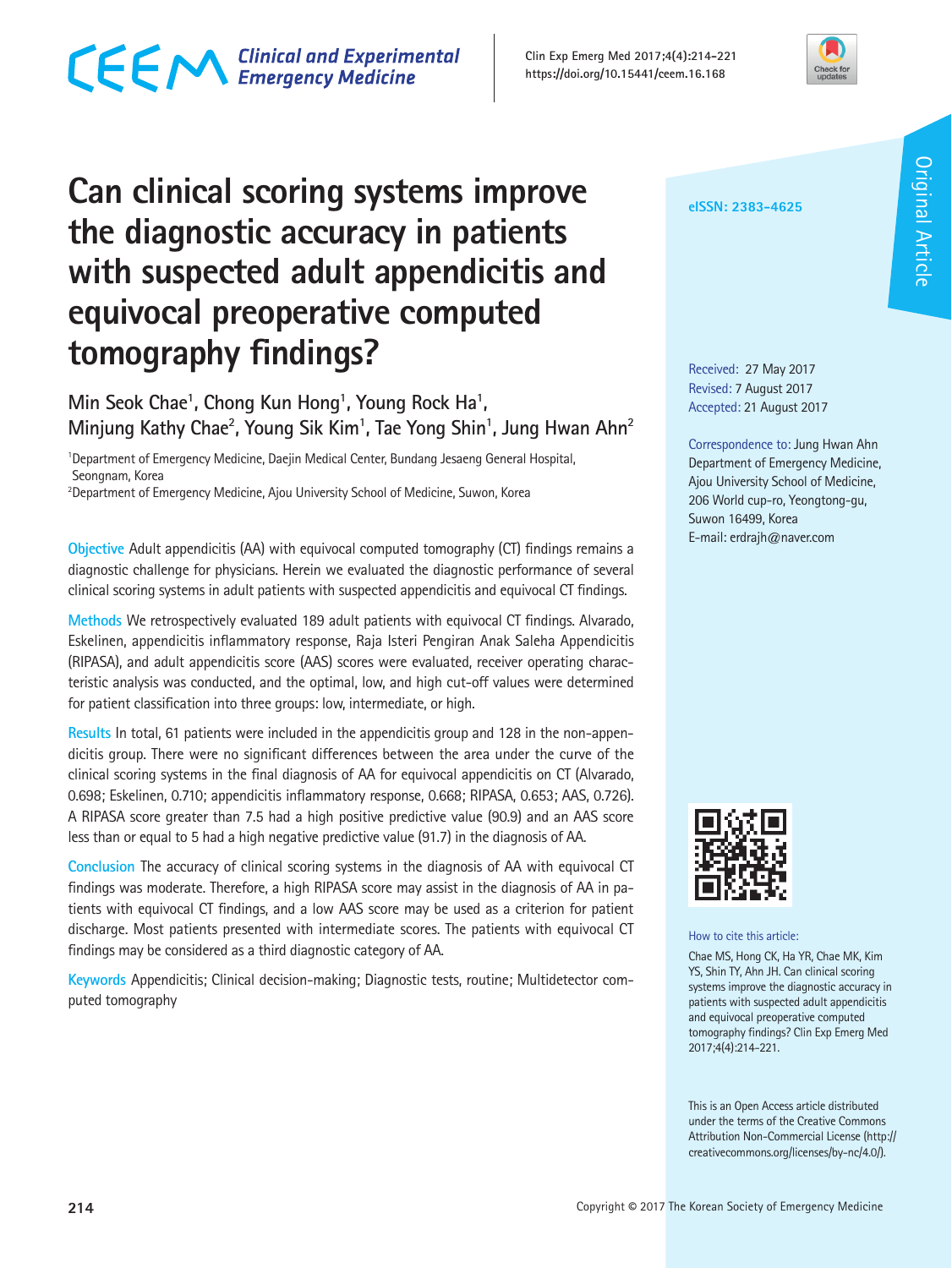## EEM

### **Capsule Summary**

#### **What is already known**

*Computed tomography (CT) scans are widely used in cases of suspected adult appendicitis (AA) due to their accuracy; however, the diagnosis of AA can still be missed, especially when CT findings are equivocal. The incidence of equivocal CT findings of AA has been reported to be 5% to 13.1%, and AA is present in up to 30% of patients whose CT findings are considered equivocal. As surgical decisions are made by clinicians based on clinical presentations, AA with equivocal CT findings remain a diagnostic challenge for surgeons and emergency physicians.*

#### **What is new in the current study**

*This is the first study to evaluate the diagnostic power of clinical scoring systems (Alvardo, Eskelinen, appendicitis inflammatory response, Raja Isteri Pengiran Anak Saleha Appendicitis [RIPASA] and acute appendicitis score [AAS]) in patients with suspected AA and equivocal preoperative CT findings. The clinical scoring systems showed overall moderate prognostic performances. A high RIPASA was considered to better diagnose AA in patients with equivocal CT findings and a low AAS was useful to safely discharge patients from the emergency department.*

### **INTRODUCTION**

Adult appendicitis (AA) is a common surgical condition that requires a prompt diagnosis for the minimization of morbidity, mortality, and unnecessary surgical interventions.<sup>1</sup> The diagnosis of AA using clinical presentation and physical examination is often limited because clinical presentation is atypical and often overlaps with other conditions.<sup>1</sup> Therefore, the diagnosis of AA needs to be supported by clinical scoring systems or imaging modalities such as ultrasonography and computed tomography (CT).

 CT is widely used in cases of suspected AA because of its accuracy.2-5 However, the diagnosis of AA is limited, particularly when CT findings are equivocal.<sup>6</sup> The incidence of equivocal CT findings of AA varies between  $5.0\%$  and  $13.1\%$ , and AA occurs in up to 30% of patients whose CT findings are considered equivocal.<sup>6</sup> Daly et al.<sup>8</sup> suggested that equivocal CT results be considered as a diagnostic category and that clinicians should keep in mind that symptomatic patients with equivocal CT scans will have an approximately 30% chance of having appendicitis. AA with equivocal CT findings remains a diagnostic challenge for clinicians.

In this context, clinical scoring systems may be effectively used to assist in the diagnosis of AA because they are simple and easy to use in clinical practice. To the best of our knowledge, no previous studies have evaluated the diagnostic performance of clinical scoring systems in patients with suspected AA and equivocal preoperative CT findings. Therefore, we aimed to evaluate the diagnostic performance of various clinical scoring systems in adult patients with suspected AA and equivocal preoperative CT findings. Alvarado score, Eskelinen score, appendicitis inflammatory response (AIR), adult appendicitis score (AAS), and Raja Isteri Pengiran Anak Saleha Appendicitis (RIPASA) scores were analyzed in this study. $9-13$ 

### **METHODS**

This study was approved by the institutional review board of Bundang Jesaeng General Hospital, Seongnam, Korea (protocol no. EMC 16-01), and informed consent was waived because the study was based on the retrospective analysis of data.

#### **Study population and data collection**

This single-center, retrospective, observational study evaluated patients that visited the emergency department between April 2011 and November 2013. We collected data on patients older than 15 years with suspected appendicitis and CT evaluation. The patients with equivocal appendicitis on their CT report were enrolled in this study. Patients with equivocal CT findings were divided into two groups according to the final diagnosis: appendicitis group and the non-appendicitis group. The final diagnosis was established via analysis of data from medical records, histological examination, and clinical follow-up collected for 2 weeks after the day of consultation. The final diagnosis of AA was based on the transmural infiltration of neutrophils in the appendix on histological examination. Negative AA was defined as the absence of the histologic findings above among the patients who underwent surgery, or absence of the need for surgical intervention within 2 weeks after the day of consultation in the patients that were not referred to immediate surgery.

We retrospectively collected patient demographics, history, and parameters of the scoring systems from the medical records and the laboratory report system (Table 1). All medical records were carefully reviewed by an emergency physician.

#### **Imaging methods**

All CT examinations were performed using a 16-slice multidetector CT scanner (Brilliance 16, Philips Healthcare, Eindhoven,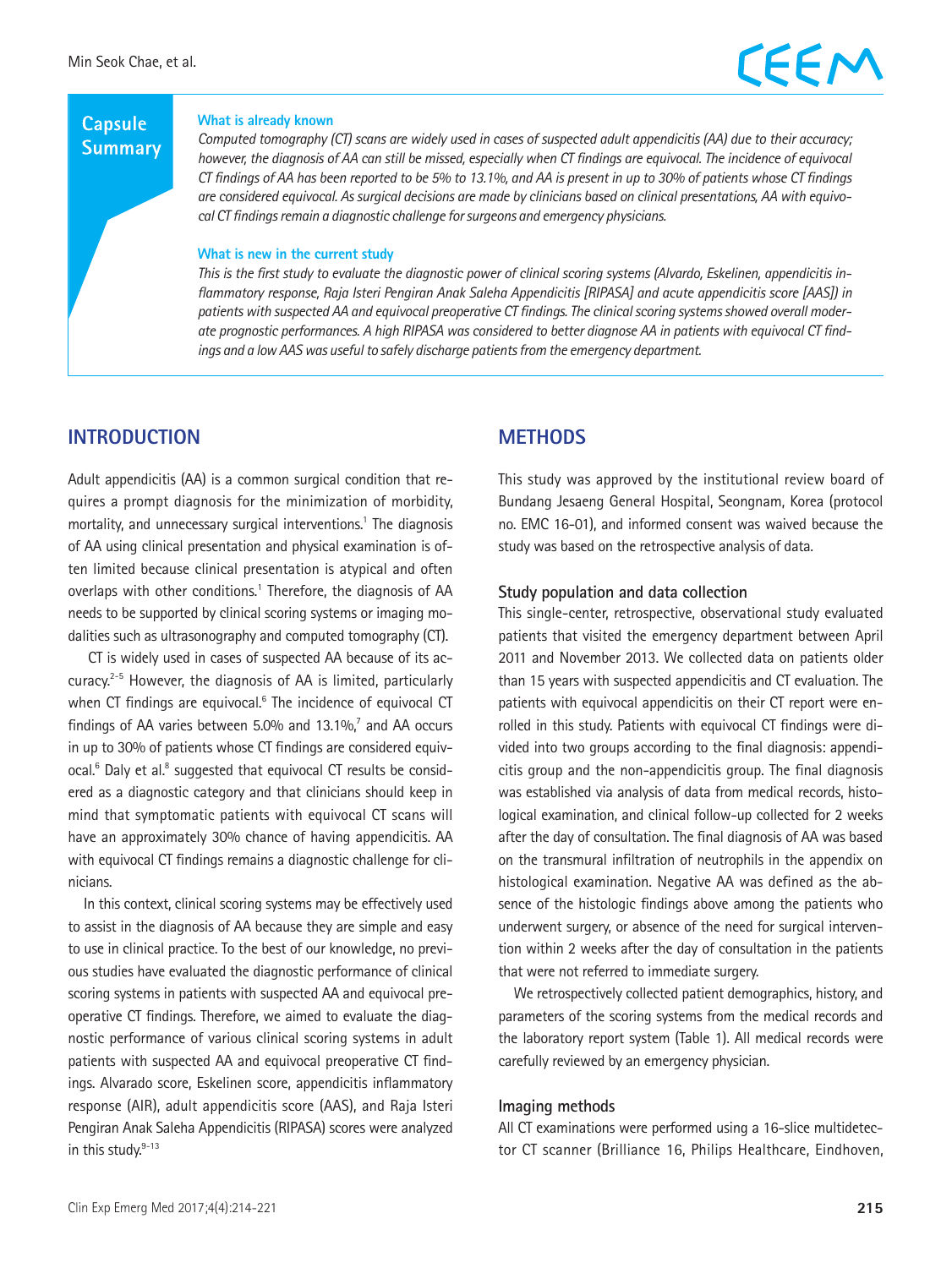# CEEM

#### **Table 1.** Parameters and scores in each clinical scoring system

|                                                                                |                | Proposed score           |                          |                          |                                |  |  |
|--------------------------------------------------------------------------------|----------------|--------------------------|--------------------------|--------------------------|--------------------------------|--|--|
| Parameter                                                                      | Alvarado       | Eskelinen                | AIR                      | <b>RIPASA</b>            | AAS                            |  |  |
| Demographics                                                                   |                |                          |                          |                          |                                |  |  |
| Male                                                                           |                |                          | ٠                        | 1.0                      |                                |  |  |
| Female                                                                         |                |                          | ۰                        | 0.5                      |                                |  |  |
| Age (yr)                                                                       |                |                          |                          |                          |                                |  |  |
| < 40                                                                           |                |                          |                          | 1.0                      |                                |  |  |
| $\geq 40$                                                                      |                |                          |                          | 0.5                      |                                |  |  |
| Foreign national registration ID card                                          |                |                          |                          | 1.0                      | $\overline{\phantom{a}}$       |  |  |
| Symptoms                                                                       |                |                          |                          |                          |                                |  |  |
| Nausea/vomiting                                                                | $\mathbf{1}$   |                          |                          | 1.0                      |                                |  |  |
| Vomiting                                                                       |                |                          | $\mathbf{1}$             | $\overline{\phantom{a}}$ |                                |  |  |
| Anorexia                                                                       | 1              |                          |                          | 1.0                      | $\overline{\phantom{a}}$       |  |  |
| RIF pain                                                                       | ۳              | 3.51                     | $\mathbf{1}$             | 0.5                      | 2                              |  |  |
| Migratory pain to the RIF                                                      | $\mathbf{1}$   | ۳                        |                          | 0.5                      | $\overline{2}$                 |  |  |
| Duration of pain (hr)                                                          |                |                          |                          |                          |                                |  |  |
| < 48                                                                           |                | $\overline{\phantom{a}}$ |                          | 1.0                      |                                |  |  |
| $\geq 48$                                                                      |                | 2.13                     |                          | 0.5                      |                                |  |  |
| Signs                                                                          |                |                          |                          |                          |                                |  |  |
| RIF tenderness                                                                 | $\overline{2}$ | 11.41                    |                          | 1.0                      | $3/1^{a}$                      |  |  |
| Rebound tenderness                                                             | $\mathbf{1}$   | 4.25                     |                          | 1.0                      |                                |  |  |
| Muscular defense/rebound                                                       |                | 6.62                     |                          | 2.0                      |                                |  |  |
| Mild                                                                           |                | $\blacksquare$           | 1                        | $\overline{\phantom{a}}$ | $\overline{2}$                 |  |  |
| Intermediate                                                                   |                |                          | 2                        |                          | $\overline{4}$                 |  |  |
| Strong                                                                         |                |                          | 3                        | $\overline{\phantom{a}}$ | 4                              |  |  |
| Temperature (°C)                                                               |                |                          |                          |                          |                                |  |  |
| $\geq 37.3$                                                                    | $\mathbf{1}$   |                          | ÷                        | $1.0^{b}$                |                                |  |  |
| $\geq$ 38.5                                                                    |                |                          | 1                        | $\overline{\phantom{a}}$ |                                |  |  |
| Rovsing's sign                                                                 |                |                          |                          | $2.0\,$                  | $\overline{\phantom{a}}$       |  |  |
| Clinical results                                                               |                |                          |                          |                          |                                |  |  |
| White blood cell count $(x 10^9/L)$                                            |                |                          |                          |                          |                                |  |  |
| $\geq 10.0$                                                                    | $\overline{2}$ | 5.88                     | $\mathbf{1}$             | $1.0^{b}$                |                                |  |  |
| $\ge$ 7.2 and $<$ 10.9                                                         |                |                          |                          |                          | $\mathbf{1}$                   |  |  |
| $\geq$ 10.9 and < 14.0                                                         |                |                          |                          |                          | $\overline{2}$                 |  |  |
| $\geq 14.0$                                                                    |                |                          |                          |                          | 3                              |  |  |
| $\geq 15.0$                                                                    |                |                          | $\overline{2}$           |                          |                                |  |  |
| Polymorphonuclear leukocytes (%)                                               |                |                          |                          |                          |                                |  |  |
| >75                                                                            | $\mathbf{1}$   |                          |                          |                          |                                |  |  |
| $\geq$ 70 and $< 85$                                                           |                |                          | $\mathbf{1}$             |                          |                                |  |  |
| $\geq 85$                                                                      |                |                          | $\overline{2}$           |                          |                                |  |  |
| $\geq 62$ and $< 75$                                                           |                |                          |                          |                          |                                |  |  |
| $\geq$ 75 and $\lt$ 83                                                         |                |                          |                          |                          | $^{2}$<br>3                    |  |  |
| $\geq 83$                                                                      |                |                          |                          |                          | $\overline{4}$                 |  |  |
| C-reactive protein concentration (mg/L)                                        |                |                          |                          |                          |                                |  |  |
| $\geq 10$ and $< 50$                                                           |                |                          | $\mathbf{1}$             |                          |                                |  |  |
| $\geq 50$                                                                      |                |                          | $\overline{2}$           |                          |                                |  |  |
| $\geq$ 4 and < 11 (< 24-hour symptoms)                                         |                |                          |                          |                          | $\overline{2}$                 |  |  |
| $\geq$ 11 and < 25 (< 24-hour symptoms)                                        |                |                          |                          |                          | 3                              |  |  |
| $\geq$ 25 and <83 (<24-hour symptoms)                                          |                |                          |                          |                          | 5                              |  |  |
|                                                                                |                |                          |                          |                          |                                |  |  |
| $\geq$ 83 (<24-hour symptoms)<br>$\geq$ 12 and < 53 ( $\geq$ 24-hour symptoms) |                |                          |                          |                          | $\mathbf{1}$<br>$\overline{2}$ |  |  |
|                                                                                |                |                          |                          |                          |                                |  |  |
| $\geq$ 53 and < 152 ( $\geq$ 24-hour symptoms)                                 |                |                          |                          |                          | $\overline{2}$                 |  |  |
| $\geq$ 152 ( $\geq$ 24-hour symptoms)                                          |                |                          |                          |                          | $\mathbf{1}$                   |  |  |
| Negative urinalysis                                                            |                |                          | $\overline{\phantom{a}}$ | 1.0                      | $\overline{\phantom{a}}$       |  |  |
| Total or maximum score                                                         | $10$           | 67.60                    | 12                       | 16.0                     | 25                             |  |  |

The variables which were not included in each clinical scoring system were marked as '-'.

AIR, appendicitis inflammatory response; RIPASA, Raja Isteri Pengiran Anak Saleha Appendicitis; AAS, adult appendicitis score; RIF, right iliac fossa.<br><sup>a)</sup>Men and women older than 50 years/women aged 16 to 49 years. <sup>b</sup>The using the RIPASA score. Therefore, the score was evaluated using the criteria of our institution.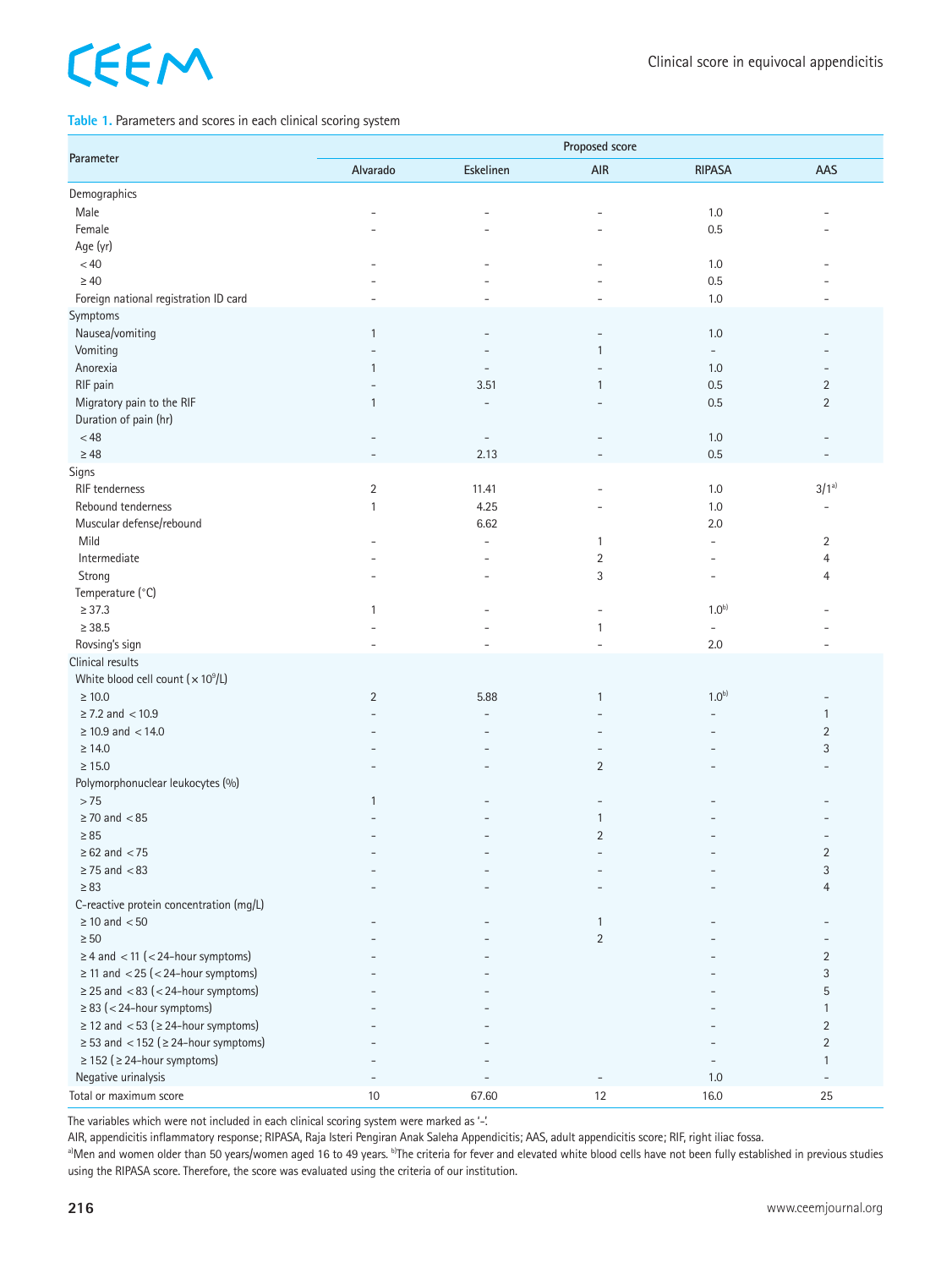Netherlands) with intravenous administration of a contrast agent, without the need for administration of oral contrast medium. The parameters used were as follows: anatomical range; scan from the diaphragm to the symphysis pubis with a collimation of 1.5 mm; rotation time, 0.75 second; and pitch, 1.188. Reconstructions consisted of axial and coronal sections of 5 or 3 mm. Tube voltage was 120 kVp, and tube current was 150 to 300 mA. Enhanced CT of the entire abdomen was performed with a 60-second delay after the administration of a dose of 2 mL/kg body weight of iohexol (Omnipaque 350, GE Healthcare, Princeton, NJ, USA) and iopamidol (Pamiray 370, Dongkook Pharmaceutical, Seoul, Korea), with an infusion rate of 4 mL/sec through the antecubital vein.

#### **Image interpretation and definitions**

All CT examinations were analyzed by one experienced abdominal radiologist (10 years' experience). CT assessment of the appendix was based on a set of five criteria derived from previous studies: an appendix without intraluminal air with a distension of more than 6 mm; periappendiceal fat stranding and infiltration; appendiceal wall enhancement or thickening; cecal apical wall thickening compared with the normal thickness of the wall of the ascending colon; and presence of extraluminal fluid collection or gas bubbles around the appendix.14-16 The diameter of the appendix was measured at the longest portion of the visible appendix on enhanced axial sections. In cases in which three or more of these findings were present, the patient was diagnosed with definitive appendicitis. In cases in which two findings were present, the patient was diagnosed with probable appendicitis. The presence of only one finding was considered as equivocal appendicitis. In cases in which the appendix was not observed, or the radiologist failed to trace the entire appendix, the radiologist concluded that the patient probably did not have appendicitis.<sup>17</sup> The appendices that were filled with air and measured less than 9 mm in diameter were considered normal.<sup>18</sup>

#### **Statistical analysis**

All data were analyzed using IBM SPSS Statistics ver. 19 (IBM, Inc., Armonk, NY, USA) and MedCalc ver. 7.4 (MedCalc Software, Mariakerke, Belgium). Continuous data are expressed as means and standard deviation or medians (interquartile range) according to the results of normal distribution analysis. Categorical data and frequency distributions are shown as absolute values. A Mann-Whitney U-test and an independent t-test were conducted according to normal distribution analysis. Chi-square tests were conducted to compare data between the sexes.

The diagnostic performance of each of the scoring systems

## CEEM

was compared by conducting a receiver operating characteristic (ROC) analysis using MedCalc ver. 7.4. The optimal cut-off value was calculated by maximizing the sum of sensitivity and specificity. The other two different cut-off values were obtained to score the probability of appendicitis as low, intermediate, or high. The low and high cut-off values included a point with high sensitivity (higher than 90%) and specificity of at least 30%, and a point with high specificity (higher than 85%) and sensitivity of at least 20%.13 The cut-off value within these sensitivity and specificity limits was chosen where the diagnostic odds ratio (positive likelihood ratio/negative likelihood ratio) was the highest.<sup>13</sup> P-values smaller than 0.05 were considered statistically significant.

### **RESULTS**

#### **General characteristics of the study population**

During the study period, 3,162 patients (older than 15 years) with suspected AA visited our medical institution and underwent intravenously enhanced abdominal CT to rule out AA. These patients received the following diagnoses: confirmed appendicitis  $(n=1,025)$ , probable appendicitis  $(n=291)$ , equivocal appendicitis  $(n=202)$ , probably not appendicitis  $(n=248)$ , and normal appendix ( $n=1,396$ ). After excluding 13 patients with insufficient data on the clinical scoring systems from those with equivocal appendicitis (n=202, 6.4%), 189 adult patients with suspected AA and equivocal CT findings were enrolled in this study (Fig. 1).

Of the 189 enrolled patients, AA was confirmed in 61 (32.3%) patients using the aforementioned diagnostic criteria. There was no significant difference in age or sex ratio between the groups  $(P=0.582, P=0.428)$ . Negative appendectomy was defined as the absence of adult inflammation in the pathology reports. Seventyseven operations were performed, and the rate of negative appendectomy was 20.8% (16/77). The alternative diagnoses in patients subjected to surgery but not diagnosed with appendicitis were as follows: adult gastroenteritis ( $n=6$ ), pelvic inflammatory disease (n = 1), diverticulitis (n = 2), appendiceal mucocele (n = 1), mesenteric lymphadenopathy  $(n=2)$ , and non-specific findings  $(n=4)$ . Fifty-four patients (70.1%) were referred to immediate surgery; of them, 41 (75.9%) patients had AA. Twenty-three patients (29.9%) were administered to antibiotic therapy before delayed surgery; of them, 20 (87.0%) patients had AA (Fig. 1).

The final diagnosis in 112 patients who did not undergo operation were as follows: adult gastroenteritis (n=42, 37.5%), adult pyelonephritis ( $n=3$ , 2.7%), pelvic inflammatory disease ( $n=18$ , 16.1%), diverticulitis ( $n=5$ , 4.5%), epiploic appendagitis ( $n=1$ , 0.9%), mesenteric lymphadenopathy ( $n=8$ , 7.1%), terminal ileitis  $(n=3, 2.7%)$ , pseudomembranous colitis  $(n=1, 0.9%)$ , ureteral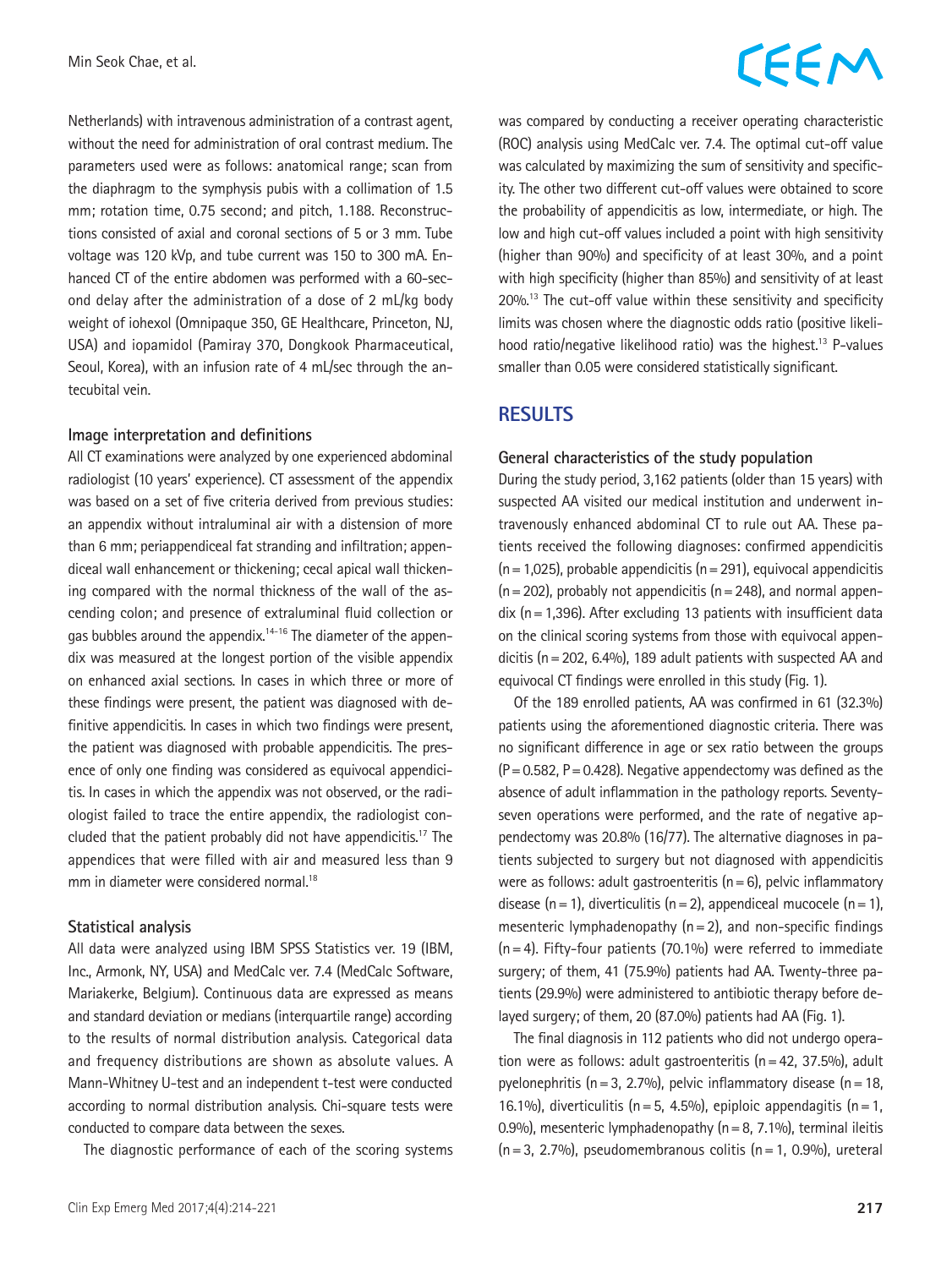# CEEM



**Fig. 1.** Study design flowchart. CT, computed tomography; AA, adult appendicitis.

| Table 2. Clinical scores and classification of the patients into three groups according to probability values |  |  |  |
|---------------------------------------------------------------------------------------------------------------|--|--|--|
|---------------------------------------------------------------------------------------------------------------|--|--|--|

|                                                   | Appendicitis group  | Non-appendicitis group | P-value |
|---------------------------------------------------|---------------------|------------------------|---------|
| Sex, male                                         | 22(36.1)            | 41 (32.0)              | 0.582   |
| Age (yr)                                          | 31.0 (22.0-43.0)    | 35.0 (24.5-43.5)       | 0.428   |
| Clinical score                                    |                     |                        |         |
| Alvarado                                          | $6(4-7)$            | $4(3-6)$               | < 0.001 |
| Eskelinen                                         | 36.04 (34.41-40.29) | 32.29 (30.16-36.04)    | < 0.001 |
| AIR                                               | $5(3-5)$            | $3(2-5)$               | < 0.001 |
| <b>RIPASA</b>                                     | $5.5(5.0 - 7.0)$    | $5.0(4.0 - 6.0)$       | 0.001   |
| AAS                                               | $11(9-14)$          | $8(5-11)$              | < 0.001 |
| Patient classification according to probabilities |                     |                        |         |
| Alvarado                                          |                     |                        | 0.006   |
| Low $(s 2)$                                       | 2                   | 19                     |         |
| Intermediate ( $2 <$ score $\leq 7$ )             | 50                  | 103                    |         |
| High $(>7)$                                       | $9\,$               | $6\,$                  |         |
| Eskelinen                                         |                     |                        | 0.002   |
| Low (≤ 28.03)                                     | $\mathbf 0$         | 3                      |         |
| Intermediate (28.03 < score $\leq$ 40.29)         | 54                  | 124                    |         |
| High $(>40.29)$                                   | $\overline{7}$      | $\mathbf{1}$           |         |
| <b>AIR</b>                                        |                     |                        | 0.001   |
| Low $(s 1)$                                       | 3                   | 24                     |         |
| Intermediate ( $1 <$ score $\leq 6$ )             | 51                  | 102                    |         |
| High (> 6)                                        | $\overline{7}$      | $\overline{2}$         |         |
| <b>RIPASA</b>                                     |                     |                        | < 0.001 |
| Low $( \leq 3.5)$                                 | $\sqrt{3}$          | 21                     |         |
| Intermediate $(3.5 <$ score $\leq 7.5$ )          | 48                  | 106                    |         |
| High $($ > 7.5)                                   | 10                  | $\overline{1}$         |         |
| AAS                                               |                     |                        | < 0.001 |
| Low $(s 5)$                                       | 3                   | 33                     |         |
| Intermediate ( $5 <$ score $\leq 15$ )            | 50                  | 90                     |         |
| High $($ > 15 $)$                                 | 8                   | 5                      |         |

Values are presented as number (%), median (interquartile range, 25% to 75%), or number.

AIR, appendicitis inflammatory response; RIPASA, Raja Isteri Pengiran Anak Saleha Appendicitis; AAS, adult appendicitis score.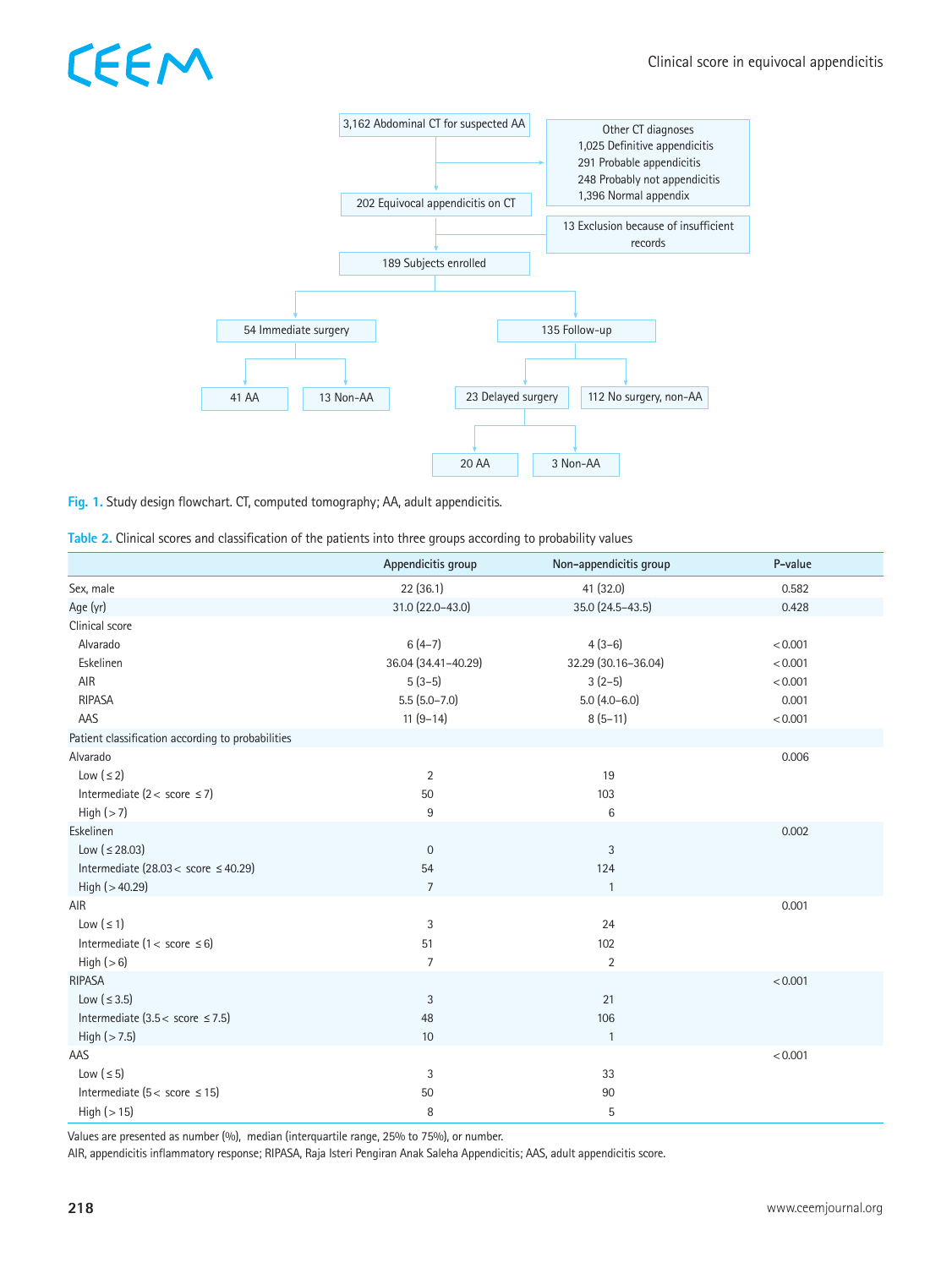stone (n = 2, 1.8%), ovarian cyst rupture (n = 3, 2.7%), and functional gastroenteritis (n=26, 23.2%).

### **Clinical scores, ROC analysis, and diagnostic performance of clinical scores**

Table 2 shows the results of the median and interquartile range of each clinical score. The optimal cut-off values were higher than 5 using Alvarado score, 38.17 using Eskelinen score, 4 using AIR score, 5 using RIPASA score, and 8 using AAS score. Based on the chosen low and high cut-off values in the ROC analysis for each scoring system, the study participants were classified into three groups. The cut-off values, absolute and relative number of patients, and P-values are summarized in Table 2. Ten out of 11 (90.9%) patients in the high probability group were diagnosed with AA using RIPASA score, indicating a high positive predictive value (90.9). In addition, only 3 out of 36 (8.3%) patients in the low probability group using the AAS score were diagnosed with AA, indicating a high negative predictive value (91.7). There was no significant difference in the area under the curve for each clinical score (Alvarado, 0.698 [0.627 to 0.762]; Eskelinen, 0.710 [0.640 to 0.774]; AIR, 0.668 [0.596 to 0.734]; RIPASA, 0.653

**Table 3.** Sensitivity, specificity, positive predictive value, and negative predictive value of the clinical scores according to each cut-off value

| <b>Scores</b> | Sensitivity (95% CI) | Specificity (95% CI) | <b>PPV</b> | <b>NPV</b> |
|---------------|----------------------|----------------------|------------|------------|
| Alvarado      |                      |                      |            |            |
| >2            | 96.7 (88.6–99.5)     | $14.8$ (9.2-22.2)    | 35.1       | 90.5       |
| > 5           | 55.7 (42.4-68.5)     | 74.2 (65.7-81.5)     | 50.7       | 77.9       |
| >7            | 14.8 (7.0-26.2)      | 95.3 (90.1-98.2)     | 60.0       | 70.1       |
| Eskelinen     |                      |                      |            |            |
| >28.03        | 100 (94.1-100.0)     | $2.3(0.5-6.7)$       | 32.8       | 100.0      |
| >38.17        | 45.9 (33.1-59.1)     | 89.1 (82.3-93.9)     | 66.7       | 77.6       |
| >40.29        | $11.5(4.8-22.2)$     | 99.2 (95.7-99.9)     | 87.5       | 70.2       |
| AIR           |                      |                      |            |            |
| >1            | 95.1 (86.3-98.9)     | 18.8 (12.4-26.6)     | 35.8       | 88.9       |
| >4            | 52.5 (39.3-65.4)     | 72.7 (64.1-80.2)     | 47.8       | 76.2       |
| > 6           | $11.5(4.8-22.2)$     | 98.4 (94.5-99.8)     | 77.8       | 70.0       |
| <b>RIPASA</b> |                      |                      |            |            |
| > 3.5         | 95.1 (86.3-98.9)     | 16.4 (10.5-24.0)     | 35.2       | 87.5       |
| > 5           | 62.3 (49.0-74.4)     | 58.6 (49.6-67.2)     | 41.8       | 76.5       |
| >7.5          | $16.4(8.2-28.1)$     | 99.2 (95.7-99.9)     | 90.9       | 71.3       |
| AAS           |                      |                      |            |            |
| > 5           | 95.1 (86.3-98.9)     | 25.8 (18.5-34.3)     | 37.9       | 91.7       |
| > 8           | 82 (70.0-90.6)       | 53.9 (44.9-62.7)     | 45.9       | 86.3       |
| >15           | 13.1 (5.9-24.2)      | 96.1 (91.1-98.7)     | 61.5       | 70.0       |

CI, confidence interval; PPV, positive predictive value; NPV, negative predictive value; AIR, appendicitis inflammatory response; RIPASA, Raja Isteri Pengiran Anak Saleha Appendicitis; AAS, adult appendicitis score.





There was no statistical difference between the scores by pairwise comparison of the ROC curves (P>0.05). P-values were calculated using MedCalc ver. 7.4 (MedCalc Software, Mariakerke, Belgium) to compare AAS with other scores. The square mark on each ROC curve indicates the best cutoff value for each clinical score. CI, confidence interval.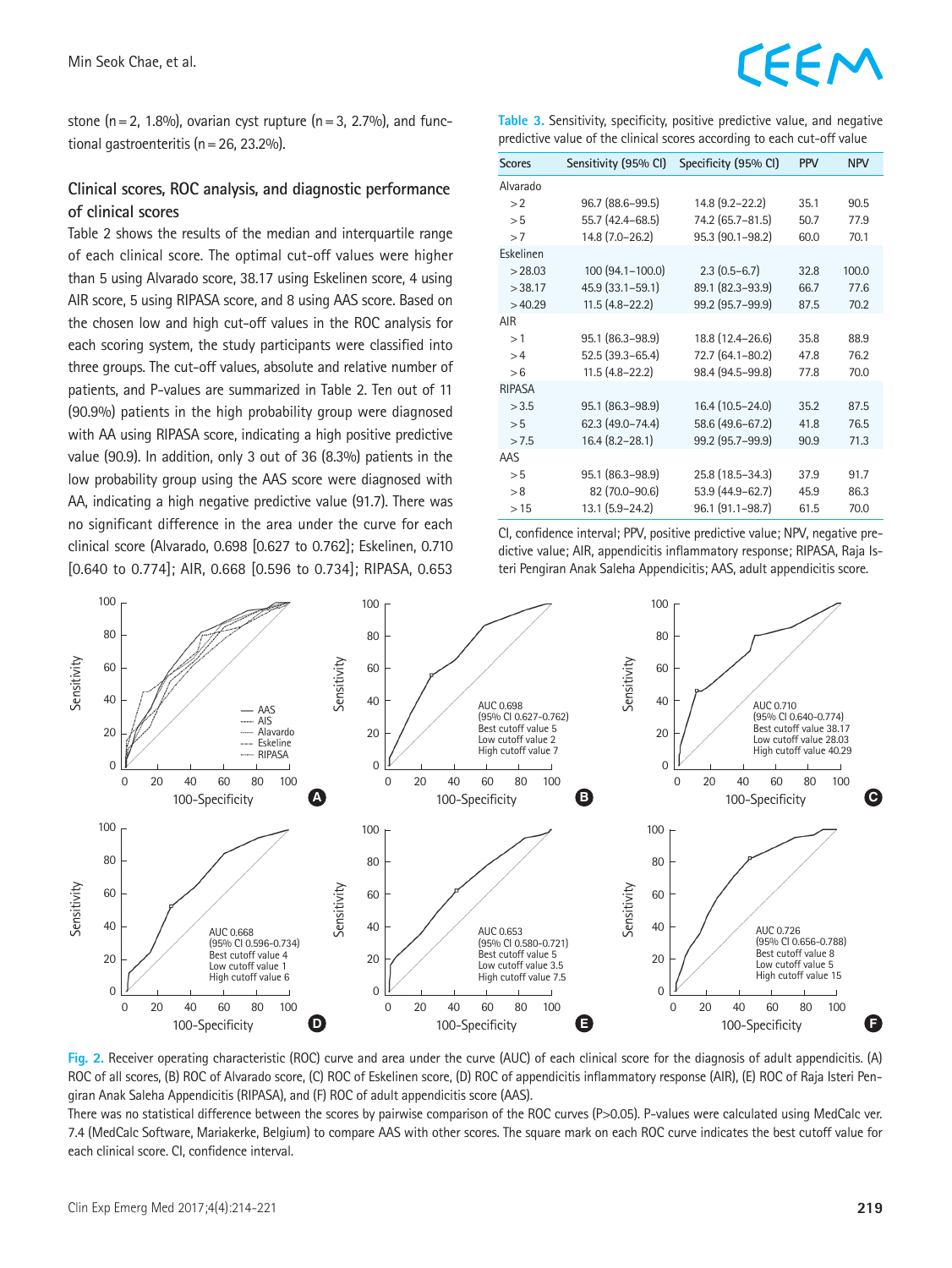## CEEM

[0.580 to 0.721]; AAS, 0.726 [0.656 to 0.788]) by pairwise comparison analysis between AAS and other scores. Fig. 2 and Table 3 summarize the results.

## **DISCUSSION**

Patients with equivocal CT scans are a diagnostic challenge in the emergency department because the probability of appendicitis in this group is approximately 30%.<sup>8</sup> Ultrasound re-evaluation and reassessment of CT images improve the accuracy of diagnosis of AA.19 In most institutions, ultrasound re-evaluation and reassessment of CT are not frequently used in the diagnosis of AA. Therefore, clinical scoring systems that are simple, non-invasive, and easy to use in routine clinical practice may provide useful information to clinicians. In this study, the diagnostic accuracy of clinical scoring systems was moderate (Alvarado, 0.698; Eskelinen, 0.710; AIR, 0.668; RIPASA, 0.653; AAS, 0.726). However, most patients presented with intermediate scores: 153 (81.0%) patients using the Alvarado score, 178 (94.2%) using the Eskelinen score, 153 (81.0%) using the AIR score, 154 (81.5%) using the RIPASA score, and 140 (74.1%) using the AAS score. However, the most significant results were that 1) using AAS score, the low probability group ( $\leq$  5) showed a high negative predictive value (91.7) with potential to safely exclude the occurrence of AA; 2) using RIPASA score, the high probability group  $(>7.5)$  showed a high positive predictive value (90.9) with potential to help diagnose AA. In addition, AAS and RIPASA scores could help in 47 out of 189 (24.8%) patients with equivocal appendicitis to include or exclude the diagnosis of appendicitis.

The diagnostic accuracy of the clinical scoring systems was moderate probably because of the stage of appendicitis.<sup>20</sup> The patients with AA with equivocal CT findings were in the early stage of appendicitis, and their symptoms might not be characteristic of AA. The cut-off values obtained in previous studies differed from those of the present study. Accordingly, previous studies found cut-off values of 4 to 7 for Alvarado score, 55 to 57 for Eskelinen score, 4 to 8 for AIR score, 5 to 7.5 for RIPASA score, and 11 to 18 for AAS score. $9-13$  The cut-off values in our study were lower than that found in previous studies probably because of the early stage of appendicitis in our patients.

The present study has several limitations. First, the retrospective design limits the diagnostic performance of the clinical scoring systems. In addition, it was impossible to use other scoring systems owing to the limited information in the medical records. Second, CT findings were interpreted by a single expert abdominal radiologist, and the inter-observer correlation was not determined. Therefore, selection bias for equivocal CT findings might have occurred. Moreover, standards or criteria of equivocal appendicitis are controversial. The criteria used in our study in cases of equivocal CT were established and used in a single institution; therefore, any generalized conclusions about these criteria could not be made, and additional large-scale studies are required to elucidate this issue. Third, 58 of 112 (51.8%) patients in the nonappendicitis group were treated with antibiotics. The success rate of antibiotic therapy alone in uncomplicated appendicitis is 72.7%.<sup>20</sup> Although the rates of equivocal CT findings and confirmed appendicitis in these patients were similar to those of previous studies, $8$  the true incidence of appendicitis in the patients with equivocal CT findings might have been underestimated in cases in which the disease was cured with antibiotics in any of the 58 patients. Therefore, the incidence of AA in equivocal CT findings and the rate of negative appendectomy in our study could not be generalized. Furthermore, the study population was relatively small. Therefore, other large-scale, randomized, controlled studies are required to validate our results.

In conclusion, the overall diagnostic accuracy of the clinical scoring systems was moderate. Forty-seven of 189 patients (24.8%) were accurately diagnosed with appendicitis or non-appendicitis using the AAS and RIPASA scores. Although it is difficult to make general conclusions because of study limitations (including the retrospective design and small sample size), the RI-PASA score might be considered better to diagnose AA in the patients with equivocal CT findings and the AAS score might be considered a better criterion for the safe discharge of patients from the emergency department. Most patients presented with intermediate scores. The patients with equivocal CT findings might be considered as a third diagnostic group for AA.

## **CONFLICT OF INTEREST**

No potential conflict of interest relevant to this article was reported.

## **REFERENCES**

- 1. Andersson RE. Meta-analysis of the clinical and laboratory diagnosis of appendicitis. Br J Surg 2004;91:28-37.
- 2. Impellizzeri P, Centonze A, Antonuccio P, et al. Utility of a scoring system in the diagnosis of acute appendicitis in pediatric age: a retrospective study. Minerva Chir 2002;57:341-6.
- 3. Jones K, Pena AA, Dunn EL, Nadalo L, Mangram AJ. Are negative appendectomies still acceptable? Am J Surg 2004;188: 748-54.
- 4. Vadeboncoeur TF, Heister RR, Behling CA, Guss DA. Impact of